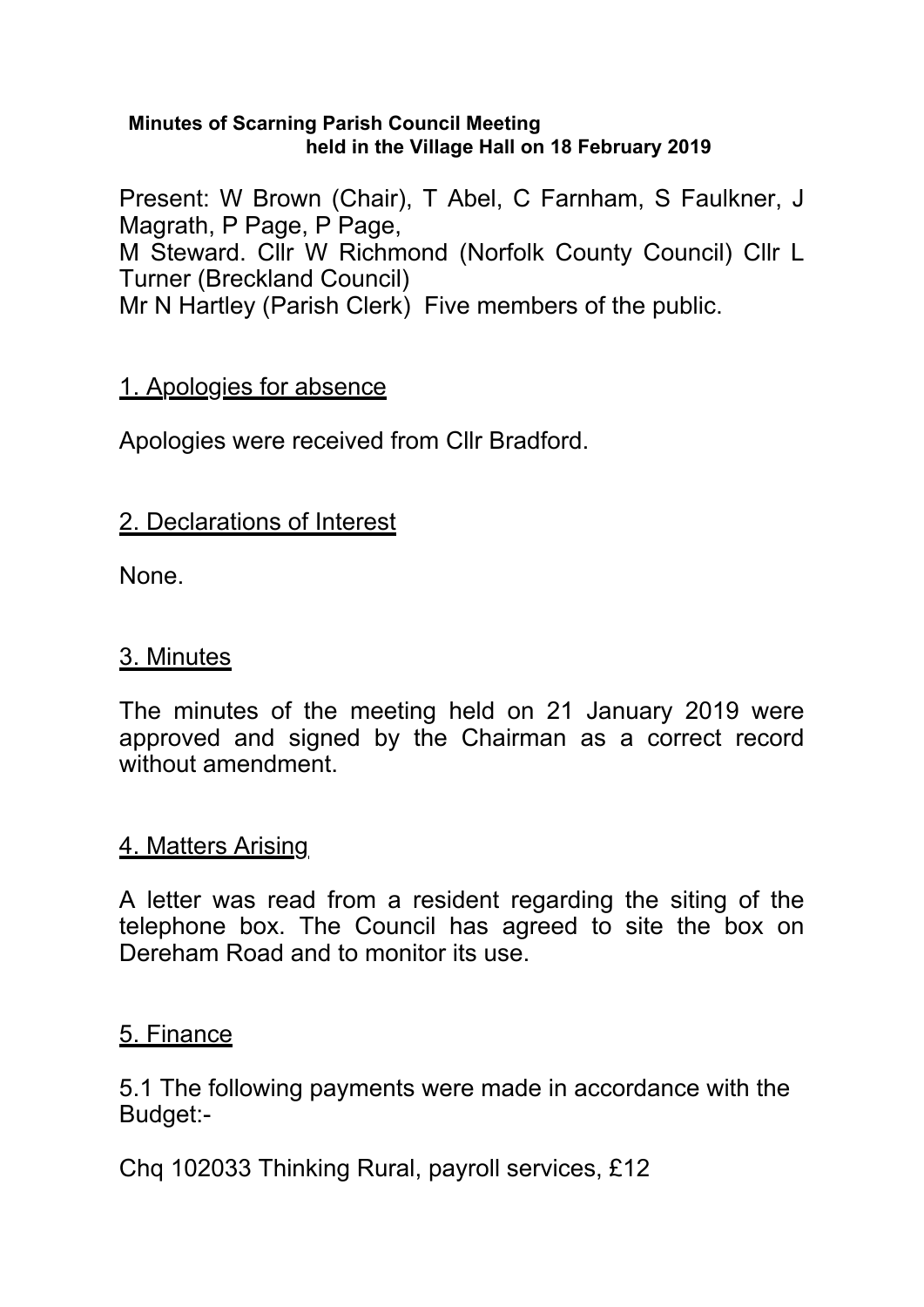102034 HMRC, clerk's PAYE, £32.80

 102035 Viking, stamps and photocopier ink cartridges, £126.08

 102036 Walton Associates, annual service of church clock, £75

6.2 The following payment was received

Cash, sale of First World War memorial booklet, £5

6.3 The meeting received a report of Actual Expenditure to Budgeted Expenditure

# 6. Standing Orders

The Parish Council reviewed its Standing Orders without amendment.

# 7. Financial Regulations

The Council reviewed its Financial Regulations without amendment.

## 8. Scarning Water Meadows

The Parish Council considered a proposal from Breckland Council to lease more land at Scarning Water Meadows and to take ownership of the land the Parish Council currently leases. It was RESOLVED to continue to lease the land, not to take ownership of it and not to take on any further commitment on the Dereham side of the stream. It was noted that as part of the land is in Dereham, its maintenance is not the Council's responsibility.

# 9. Parish Information